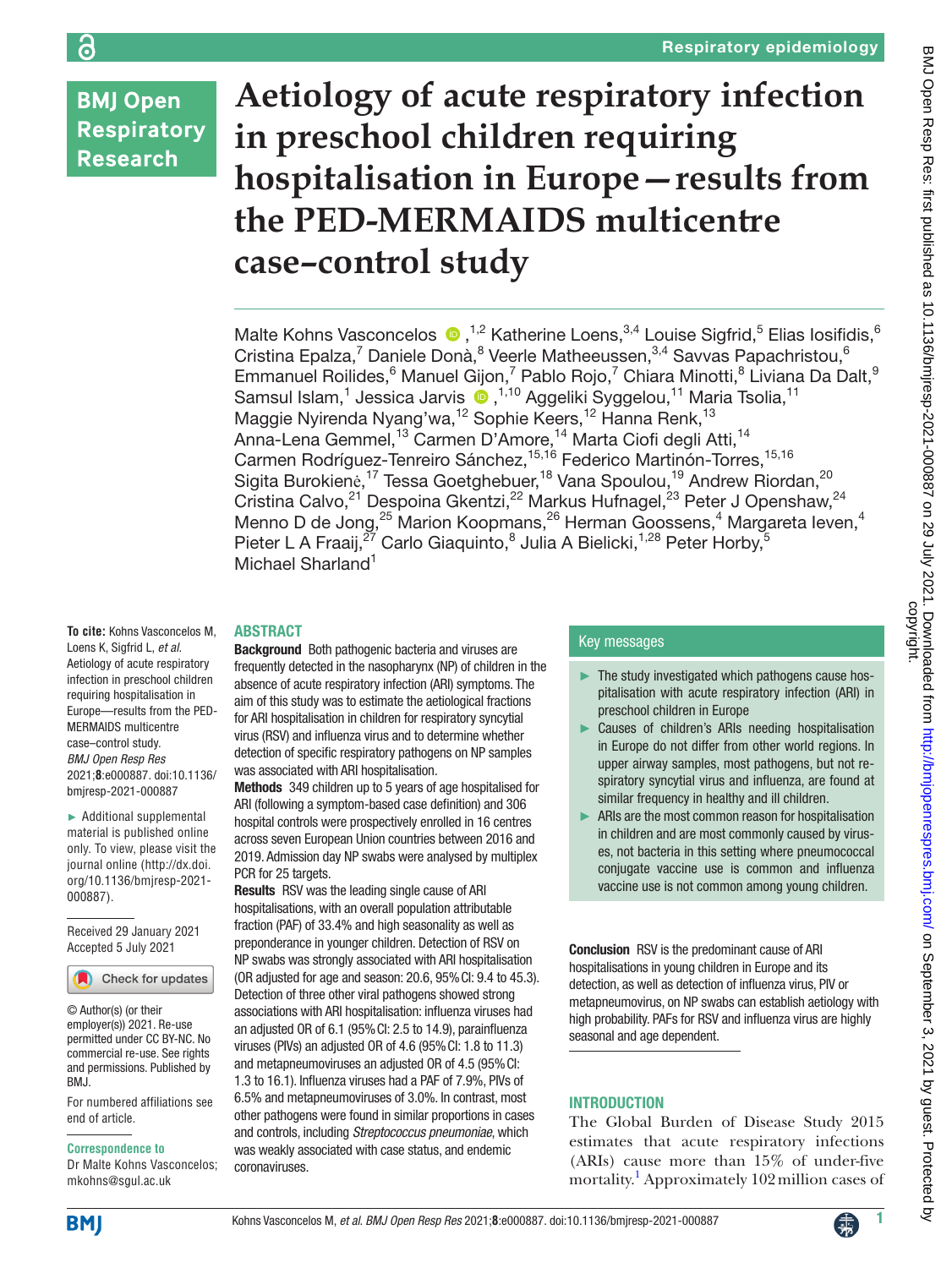pneumonia resulting in 0.7million deaths occurred each year in children under 5 years of age.<sup>2</sup> While compared with low-resource settings case fatality in paediatric ARI in Europe is much lower,<sup>[3](#page-9-2)</sup> ARI remains the most frequent reason for hospitalisation in children.<sup>[4](#page-9-3)</sup> In children under the age of 5, respiratory viruses are detected in up to 80% of ARI cases.[5 6](#page-9-4) While *Streptococcus pneumoniae* remains the most prevalent bacterial pathogen, $78$  the proportion of bacterial ARI and prevalence of bacterial colonisation have declined with widespread use of conjugate vaccines. $4^{9-11}$  However, the frequency of treatment of ARI with antibiotics has not declined accordingly. $^{12}$ 

Both in paediatric clinical care and research, nasopharyngeal (NP) samples are the only microbiological specimen that can routinely be obtained.<sup>13</sup> Children's upper airways are regularly colonised by potentially pathogenic bacteria or they are asymptomatic carriers of respiratory viruses.[14](#page-9-8) In a study on community-acquired pneumonia (CAP) among children in the USA, bacterial pathogens were identified in a minority of cases, with viruses, particularly respiratory syncytial virus (RSV) in younger and human rhinovirus (HRV) in older children, being identified in the majority.<sup>15</sup> Codetection of viruses and bacteria is common.<sup>5716</sup> Codetection has been associated with more severe disease in some, $17 \frac{18}{18}$  yet not in other studies.[19 20](#page-9-11) Viral–bacterial codetection has mostly been shown to be associated with more severe disease, while codetection of several viruses was more often unrelated to severity.[21](#page-9-12) For *S. pneumoniae,* prevalence of upper airway colonisation peaks at around 3 years of age.<sup>[22](#page-9-13)</sup>

Recent studies in Africa, Asia and North America, conducted in an era of widespread routine vaccination against encapsulated bacteria, show that the bulk of disease is caused by viral infections (predominantly RSV and HRV).<sup>[15 23](#page-9-9)</sup> The Pneumonia Etiology Research for Child Health study compared more than 4000 children admitted for CAP with more than 5000 community controls in seven countries in sub-Saharan Africa and South-East Asia and in contrast to earlier findings, showed that RSV had by far the highest aetiological fraction  $(31\%)$  of all studied pathogens.<sup>23</sup> Surprisingly, comparable data are not available for Europe. Both RSV and influenza viruses show distinct seasonal patterns in Europe.<sup>24</sup> According to the European Centre for Disease Prevention and Control, pneumococcal conjugate vaccines (PCVs) have been introduced into routine infant vaccination schedules in the majority of European countries. However, influenza vaccines are only part of vaccination plans for children with increased risk, for example, due to comorbidities. Pronounced seasonality of ARI in Europe and potentially differing and changing epidemiology warranted a multicentre European study including cases hospitalised with ARI and healthy controls.

PREPARE (Platform for European Preparedness Against (Re-)emerging Epidemics) is a European Commission-funded network for harmonised large-scale clinical research studies on infectious diseases, prepared to rapidly respond to any severe infectious disease

outbreak. The Multi-centre EuRopean study of MAjor Infectious Disease Syndromes (MERMAIDS) is the part of the PREPARE platform including case–control and cohort studies on aetiology and management of ARI.

The aim of this study was to estimate the aetiological fractions for ARI hospitalisation in children for RSV and influenza virus, both pathogens with a strongly seasonal occurrence in Europe, and to determine whether detection of specific respiratory pathogens in upper airway samples was associated with ARI hospitalisation. In line with the general mission of PREPARE, a secondary study aim was to build a European network of paediatric research sites trained and equipped for studies on ARIs in emergency care.

# **METHODS**

# Study design

The study was a case–control study with collection of clinical data and samples at baseline and follow-up of cases until discharge. Primary objective was to estimate the proportion of cases attributable to specific respiratory pathogens. Cases and controls were enrolled continuously throughout the year between September 2016 and March 2019 at 16 secondary or tertiary hospitals in seven European countries (Belgium, Germany, Greece, Italy, Lithuania, Spain and theUK). PCV was part of routine vaccination schedules within the first 6 months of life in all of these countries and influenza vaccines were not recommended as routine vaccines in any. Participants were recruited as they presented to paediatric departments, where they were screened for eligibility, mainly during daytime hours with high level of staffing. Total numbers of presenting eligible patients and number of screened patients were not systematically collected. Parents of all participants gave written informed consent and the study was approved by the responsible ethics committees at all sites. The study was designed to be as minimally invasive as possible and only pathogen detection samples were taken from all children. This protocol was written without patient involvement. Patients or guardians were not invited to comment on the study design or to contribute to the writing or editing of this document for readability or accuracy.

The protocol is available on the PREPARE website: <https://prepare.ersnet.org/trials-protocols.aspx>.

# Case and control groups

Participants were otherwise healthy children under 6 years of age. Patients with temperature ≥38°C hospitalised due to a new episode of ARI according to a clinical definition were included in the study as cases. Controls were afebrile children attending the same hospitals for scheduled procedures or visits not related to infections and who did not fulfil clinical criteria for the case group but may have had mild symptoms of ARI. Hospital controls rather than community controls were chosen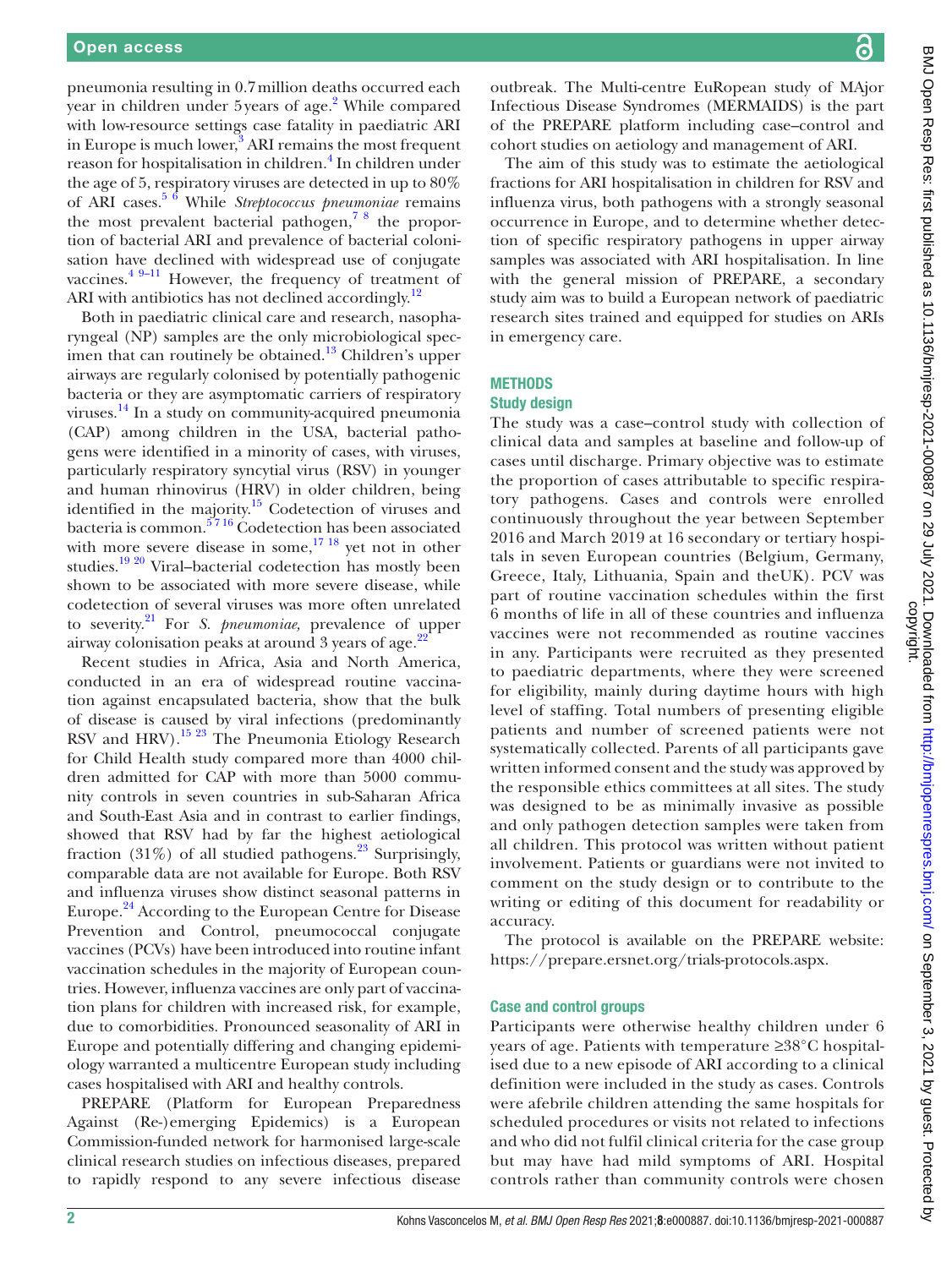<span id="page-2-0"></span>

| Complete inclusion and exclusion criteria<br>Table 1                                                                                                                                                                                                                                                                                                                                                                                                                                                                                                                                                                                                              |                                                                                                                                                                                                       |  |  |  |  |  |  |
|-------------------------------------------------------------------------------------------------------------------------------------------------------------------------------------------------------------------------------------------------------------------------------------------------------------------------------------------------------------------------------------------------------------------------------------------------------------------------------------------------------------------------------------------------------------------------------------------------------------------------------------------------------------------|-------------------------------------------------------------------------------------------------------------------------------------------------------------------------------------------------------|--|--|--|--|--|--|
| Case group                                                                                                                                                                                                                                                                                                                                                                                                                                                                                                                                                                                                                                                        | <b>Control group</b>                                                                                                                                                                                  |  |  |  |  |  |  |
| <b>Inclusion criteria</b>                                                                                                                                                                                                                                                                                                                                                                                                                                                                                                                                                                                                                                         |                                                                                                                                                                                                       |  |  |  |  |  |  |
|                                                                                                                                                                                                                                                                                                                                                                                                                                                                                                                                                                                                                                                                   | Age <6 years old on the day of admission                                                                                                                                                              |  |  |  |  |  |  |
| Clinical suspicion of a new episode of ARI within the last<br>7 days<br>The attending physician has decided that the child requires<br>hospitalisation                                                                                                                                                                                                                                                                                                                                                                                                                                                                                                            | One of the following<br>1. Attending for an elective or semielective procedure<br>requiring general anaesthesia or moderate-deep sedation<br>(including, eg, surgery, radiological examinations etc). |  |  |  |  |  |  |
| Primary reason for hospital admission was clinical suspicion of<br>a new episode of ARI                                                                                                                                                                                                                                                                                                                                                                                                                                                                                                                                                                           | 2. Well and otherwise healthy children attending an outpatient<br>clinic for a non-emergency clinical assessment.                                                                                     |  |  |  |  |  |  |
| Temperature ≥38°C measured by any method (reported within Afebrile on the day of enrolment<br>24 hours or at presentation)                                                                                                                                                                                                                                                                                                                                                                                                                                                                                                                                        |                                                                                                                                                                                                       |  |  |  |  |  |  |
| And at least two of the below (with at least one of 1 or 2):<br>1. Signs of lower respiratory tract infection: cough, abnormal<br>sounds on chest auscultation (crackles, reduced breath<br>sounds, bronchial breathing, wheezing), dyspnoea (chest<br>indrawing, nasal flaring, grunting).<br>2. Signs of upper respiratory tract infection: coryza, nasal<br>congestion, sore throat, pharyngitis, myringitis, acute otitis<br>media.<br>3. Signs of respiratory dysfunction: tachypnoea for age or<br>brady/apnoea or decreased oxygen saturation (<92% in<br>room air).<br>4. Signs of reduced general state: poor feeding, vomiting,<br>lethargy/drowsiness. | No evidence of severe infection as judged by attending<br>physician                                                                                                                                   |  |  |  |  |  |  |
|                                                                                                                                                                                                                                                                                                                                                                                                                                                                                                                                                                                                                                                                   | <b>Exclusion criteria</b>                                                                                                                                                                             |  |  |  |  |  |  |
| Inpatient care for 24 hours or more for any condition within the previous 30 days, except for routine postnatal care                                                                                                                                                                                                                                                                                                                                                                                                                                                                                                                                              |                                                                                                                                                                                                       |  |  |  |  |  |  |
| Immunocompromised infant (stem cell transplant, solid organ transplant, HIV, AIDS, immunosuppressive therapy, primary<br>immunodeficiency, haemodialysis)                                                                                                                                                                                                                                                                                                                                                                                                                                                                                                         |                                                                                                                                                                                                       |  |  |  |  |  |  |
| Presence of complex chronic comorbidities <sup>39</sup>                                                                                                                                                                                                                                                                                                                                                                                                                                                                                                                                                                                                           |                                                                                                                                                                                                       |  |  |  |  |  |  |
| Body weight <3 kg on day of assessment and/or corrected gestational age <37 weeks                                                                                                                                                                                                                                                                                                                                                                                                                                                                                                                                                                                 |                                                                                                                                                                                                       |  |  |  |  |  |  |
| Aetiology other than infection (such as trauma, autoimmune<br>disorder, malignancy) is suspected to be the primary cause of<br>the current illness episode                                                                                                                                                                                                                                                                                                                                                                                                                                                                                                        | Temperature ≥38°C or <36°C                                                                                                                                                                            |  |  |  |  |  |  |
| Any signs and symptoms suggesting a clear primary focus<br>of infection, such as urinary tract infection, open wounds,<br>indwelling catheters, reactivation of previously diagnosed<br>infectious or inflammatory condition                                                                                                                                                                                                                                                                                                                                                                                                                                      |                                                                                                                                                                                                       |  |  |  |  |  |  |
| Dehydration due to previous illness episode such as diarrhoea                                                                                                                                                                                                                                                                                                                                                                                                                                                                                                                                                                                                     |                                                                                                                                                                                                       |  |  |  |  |  |  |

and vomiting

ARI, acute respiratory infection.

for feasibility. To be included for the case–control study, an NP sample (as specified in the section on pathogen detection) had to be obtained. Eligibility criteria are listed in [table](#page-2-0) 1. Matching of controls to cases by age, season and site of recruitment was attempted but not consistently successful.

# Pathogen detection

NP swabs for pathogen detection were collected for cases and controls at admission (within 24 hours), or for some controls during an outpatient clinic visit. Samples were frozen at −80°C until shipment to the central study laboratory at the University of Antwerp, where specimens were stored at −80°C until analysis. NP samples were extracted with the NucliSens EasyMag (bioMérieux, France) by using the specific A protocol. The FTD Respiratory Pathogens 21 plus (Fast Track Diagnostics, Ltd, Luxembourg) was applied according to the instructions of the manufacturer for the qualitative detection of influenza A, influenza B, influenza A-H1N1, human coronaviruses NL63, 229E, OC43 and HKU1, parainfluenza viruses (PIVs) 1, 2, 3 and 4, human metapneumovirus A and B, HRV, RSV A and B, adenovirus, enterovirus, parechovirus, bocavirus, *Mycoplasma pneumoniae*, *Chlamydophila pneumoniae*, *S. pneumoniae*, *Haemophilus influenzae b* and *Staphylococcus aureus*.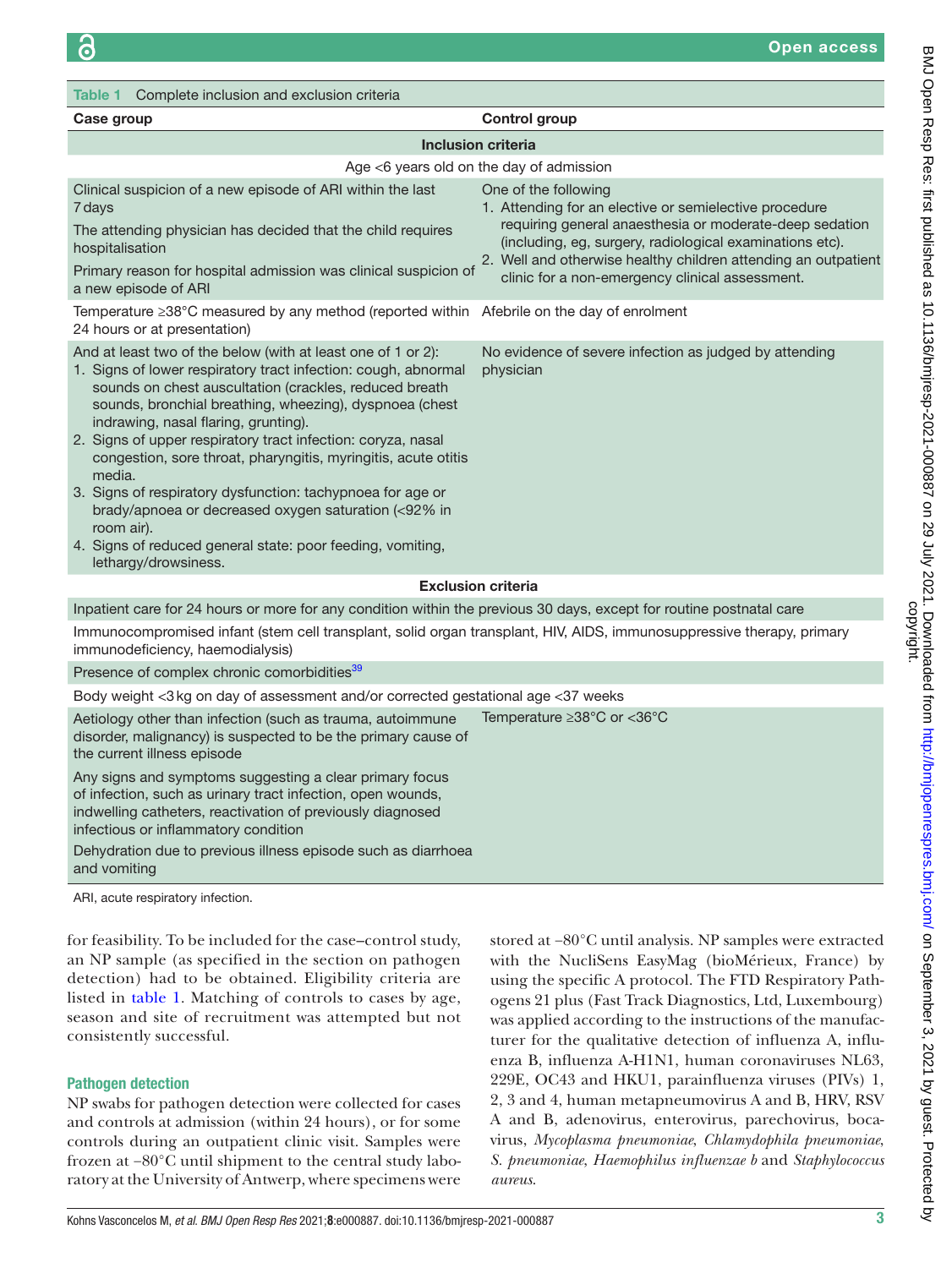#### Data management and statistics

Demographic data, focused medical history, clinical characteristics on admission, focused aspects of patient management and final outcome were entered into electronic case report forms hosted by the Julius Center at the University of Utrecht. Data were checked for completeness at the end of the study and data queries completed within 6months of inclusion of the last participant.

The sample size was determined before the study started based on estimates for the proportions of children who were positive for RSV and influenza virus. With an expected positive proportion for influenza of 10% in cases and 3% in controls and aiming for 90% power and alpha=5% for an OR larger than 1.0, the required sample size for influenza was 320 per group. The required sample size for RSV was 40 per group (expected 25% positive in cases and  $1\%$  in controls). As these sample sizes were not additional, the total required sample size followed the calculation for influenza and was therefore 640 (320 cases and 320 controls).

Data handling and statistical operations were performed in Stata V.14. Complete records analysis was done throughout, as missing data were rare (below 5% on individual variables, none on pathogen detection and no dropped observations on covariate analyses). For categorical variables, p values were obtained by  $\chi^2$  test and for continuous variables by Wilcoxon rank-sum test due to the non-normal distribution of their values. Necessitated by incomplete matching, adjusted ORs were calculated by logistic regression with age and season of recruitment as covariates, p values were obtained by Wald test. For adjusted ORs, sensitivity analyses were performed to explore if these differed based on (1) coadjusting for country of inclusion, because proportions of cases and controls among the participants differed by country and (2) using a control group restricted to completely asymptomatic children. The population attributable fraction (PAF) was calculated by substituting the OR for the risk ratio where detection of the pathogen in the control group was sufficiently rare to allow for this substitution.<sup>25</sup>

#### RESULTS

A total of 349 cases and 306 controls were enrolled from 16 sites in seven countries during the study period, with approximately three-quarters of cases and two-thirds of controls enrolled in the main European ARI season between October and March. Sixty-one per cent of participants were male, with cases slightly younger than controls. The proportions of cases and controls included in the participating countries differed ([table](#page-4-0) 2).

### Clinical course

In cases, the median time to presentation in the emergency department, from first day of onset of symptoms was 2days (IQR: 1–4). The most common symptom on presentation was poor feeding, seen in 241 (69.3%), 190 (54.4%) had chest recessions, 137 (39.4%) wheezing and

्व

109 (31.2%) had a fever of >39°C. A relevant proportion of cases had signs of more severe disease: 26 (7.5%) required supplemental oxygen on admission and 12  $(3.5\%)$  had a central capillary refill time of  $>2$ s. Of the controls, 33 (10.8%) had mild illness as reported by parents during the previous 7days but did not fulfil inclusion criteria as a case.

The majority of cases had disease clinically classified as lower respiratory tract infection (LRTI). About 59.3% of cases were treated with antibiotics during their admission. Among cases diagnosed as LRTI, 68.6% received antibiotics, compared with 34.8% among children with upper respiratory tract infection (URTI) and 35.7% with unspecified infection.

# Detected potential pathogens in cases and controls

[Figure](#page-5-0) 1A shows prevalence of detection of respiratory pathogens in study samples. *S. pneumoniae* was the most prevalent target detected in cases and controls. The second most frequent potentially pathogenic bacteria found was *S. aureus*, which was the only one weakly associated with being a control rather than a case (OR for case status: 0.7, 95%CI: 0.5 to 1).

Respiratory viruses were detected in >80% of cases and >40% of controls. The respiratory virus most frequently detected was HRV, which was found in >20% of both cases and controls. Eighty per cent (32 of 40) of the detected influenza viruses were influenza A, among these 22 (68.8%) were influenza A-H1N1. All influenza B were isolated from children in the case group, but due to the small number of isolates this may likely be random.

Human coronaviruses were detected at similar frequencies, between 5% and 10%, in both cases and controls and showed no predominance for any age (median age in years among coronavirus negative: 1.39, IQR: 0.49 to 3.20; among coronavirus positive: 1.34, IQR: 0.59 to 2.40; p=0.642). All four endemic coronaviruses were evenly distributed between cases and controls (229E in 7 cases and 5 controls, NL63 in 3 cases and 5 controls, HKU1 in 4 cases and 7 controls and OC43 in 8 cases and 10 controls).

Codetection of potentially pathogenic bacteria and viruses was common in both groups (51.9% in cases and 28.8% in controls). Among the 187 cases in which both bacteria and viruses were found, RSV was found in 74 and influenza virus in 16. *S. pneumoniae* was the bacterial potential pathogen found in most codetection cases (83.4%) and *S. aureus* was detected in 32.1%. In contrast, among controls with detection of both viruses and bacteria simultaneously, only very few carried RSV or influenza virus (7 and 3, respectively) but 43 (48.9%) carried rhinovirus and proportions positive for *S. pneumoniae* (87.5%) and *S. aureus* (38.6%) were similar as in cases.

Other respiratory pathogens were detected in only very low proportions of participants: *M. pneumoniae* in three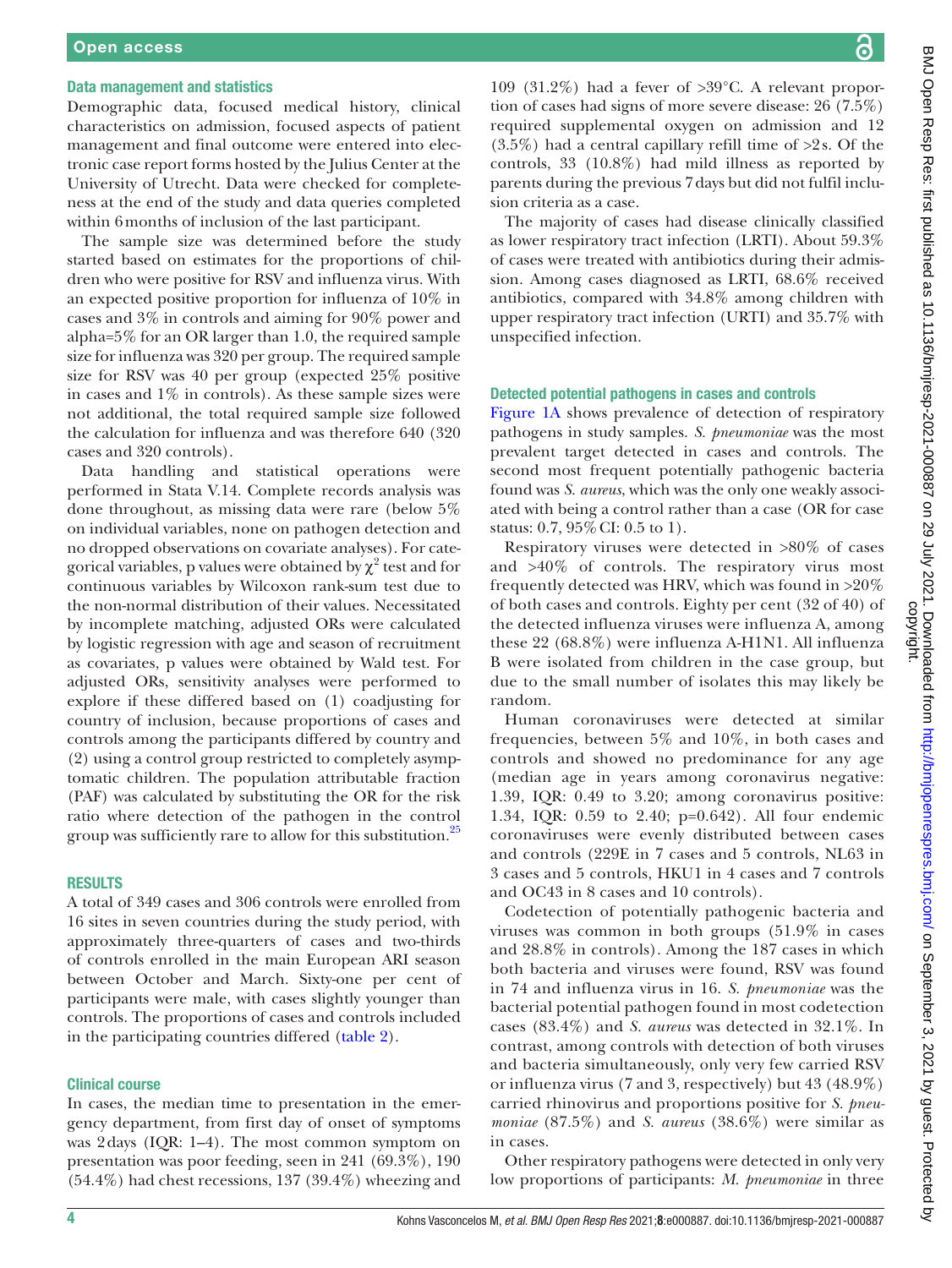<span id="page-4-0"></span>

| Table 2 Demographics, season of inclusion, treatment and outcome |                     |                          |                          |  |  |  |
|------------------------------------------------------------------|---------------------|--------------------------|--------------------------|--|--|--|
| <b>Groups</b>                                                    | <b>ARI</b>          | <b>Control</b>           | P value                  |  |  |  |
| Total inclusions (N)                                             | 349                 | 306                      |                          |  |  |  |
| Sex (male, n, %)                                                 | 202 (57.9)          | 200 (65.4)               | < 0.001                  |  |  |  |
| Age in years (median, IQR)                                       | 1.09 (0.42 to 2.49) | 1.80 (0.93 to 3.65)      | < 0.001                  |  |  |  |
| Age range (n, %)                                                 |                     |                          |                          |  |  |  |
| $<$ 12 months                                                    | 160 (45.9)          | 83 (27.1)                | < 0.001                  |  |  |  |
| $12 - 36$ months                                                 | 120 (34.4)          | 114 (37.3)               |                          |  |  |  |
| $\geq$ 36 months                                                 | 69 (19.8)           | 109 (35.6)               |                          |  |  |  |
| Inclusion by season (n, %)                                       |                     |                          |                          |  |  |  |
| October-December                                                 | 76 (21.8)           | 85 (27.8)                | < 0.001                  |  |  |  |
| January-March                                                    | 182 (52.2)          | 115 (37.6)               |                          |  |  |  |
| April-September                                                  | 91(26.1)            | 106 (34.6)               |                          |  |  |  |
| Inclusion by country (n, %)                                      |                     |                          |                          |  |  |  |
| Greece                                                           | 144 (41.3)          | 50 (16.3)                | < 0.001                  |  |  |  |
| Italy                                                            | 85 (24.4)           | 46 (15.0)                |                          |  |  |  |
| Spain                                                            | 45 (12.9)           | 45 (14.7)                |                          |  |  |  |
| <b>UK</b>                                                        | 55 (15.8)           | 94 (30.7)                |                          |  |  |  |
| Other                                                            | 20(5.7)             | 71 (23.2)                |                          |  |  |  |
| Symptom onset prior to inclusion in days (median, IQR)           | 2(1 to 4)           | -                        | $\overline{\phantom{0}}$ |  |  |  |
| IVF during inpatient stay (n, %)                                 | 184 (52.7)          |                          |                          |  |  |  |
| Antibiotic treatment (n, %)                                      | 207 (59.3)          | -                        |                          |  |  |  |
| PICU admission                                                   | 9(2.6)              | —                        |                          |  |  |  |
| Length of hospital stay in days (median, IQR)                    | 3(2 to 5)           | -                        | $\overline{\phantom{0}}$ |  |  |  |
| Clinician diagnosis at discharge                                 |                     |                          |                          |  |  |  |
| <b>URTI</b>                                                      | 69 (19.8)           | $\overline{\phantom{0}}$ |                          |  |  |  |
| LRTI                                                             | 245 (70.2)          |                          |                          |  |  |  |
| Unspecified                                                      | 35 (10.0)           |                          |                          |  |  |  |
| Died (n, %)                                                      | 0(0.0)              |                          |                          |  |  |  |

P values were obtained using  $\chi^2$  test or Wilcoxon rank-sum test as applicable.

ARI, acute respiratory infection; IQR, interquartile range

; IVF, intravenous fluid; LRTI, lower respiratory tract infection; PICU, paediatric intensive care unit; URTI, upper respiratory tract infection.

cases (0.9%) and no controls, *C. pneumoniae* was not detected in any cases but in three controls (1.0%) and *H. influenzae b* was not detected in either group.

No potential respiratory pathogen was detected in only 27.1% of controls and 4.3% of cases. [Figure](#page-5-0) 1B illustrates clear evidence of a higher frequency of detection of RSV (OR: 23.0, 95% CI: 10.5 to 59.2), influenza virus (OR: 5.4, 95% CI: 2.2 to 15.9), PIV (OR: 4.5, 95% CI: 1.8 to 13.5) and metapneumovirus (OR: 4.2, 95% CI: 1.2 to 23.1) in cases compared with controls.

Proportions of patients with detection of no pathogen, only bacteria, only viruses or both viruses and bacteria did not change depending on prior duration of symptoms in days  $(p=0.502)$ .

There was no difference in the frequency of antibiotic prescriptions when comparing different groups of detected pathogens. Antibiotics were given in 62.5% of children with no pathogen detected, 65.7% with only

bacteria detected, 63.6% with only viruses detected and 52.9% with viruses and bacteria detected (p=0.158). There was no difference in prevalence of antibiotics in children who tested positive for RSV (61.3% received antibiotics, compared with 56.5% in RSV negative, p=0.637) or positive for influenza virus (56.9% received antibiotics, compared with 55.8% in influenza negative, p=0.479).

#### Age and season dependency of pathogen detection

[Table](#page-5-1) 3 presents the breakdown of detection of RSV, influenza, parainfluenza, metapneumovirus and *S. pneumoniae*. As expected, RSV was more commonly found in younger children and almost 90% of detection of influenza virus occurred between January and March. PIV was more often detected in children of the two younger age groups and in autumn or summer as compared with

्व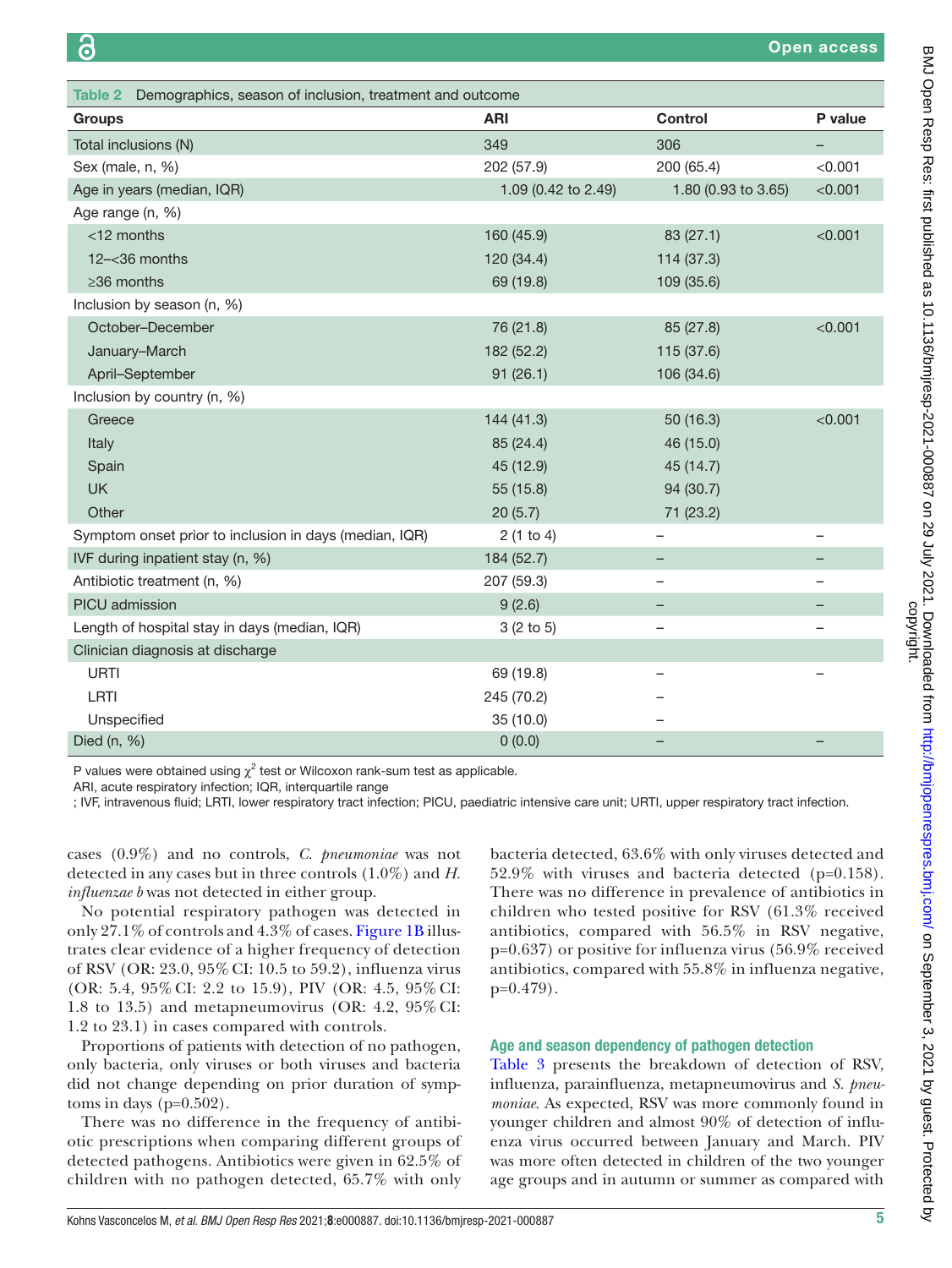

<span id="page-5-0"></span>Figure 1 Prevalence of respiratory pathogens or combinations (A) and respective ORs for detection (B). (A) Prevalence of respiratory pathogens in nasopharyngeal swabs at hospital admission in percent, dark grey bars for cases, light grey bars for controls. (B) ORs with 95% CIs for detection in cases compared with controls. RSV, respiratory syncytial virus.

winter. Detection of metapneumovirus was evenly distributed among age groups and seasons.

Additionally, [online supplemental table 1](https://dx.doi.org/10.1136/bmjresp-2021-000887) provides numbers and proportions of participants with detection of all pathogens presented in [figure](#page-5-0) 1 by case or control status. Parechovirus was more often detected in cases in autumn (6.6%, compared with 1.1% in winter and  $0\%$  in summer, p=0.011) and enterovirus more often in summer (8.8%, compared with 1.3% in autumn and 1.7% in winter, p=0.011). Other pathogens showed no distinct seasonality.

Because both age and season of recruitment were distributed differently between cases and controls, we calculated OR estimates adjusted for these covariates. As shown in [table](#page-6-0) 4, the adjusted ORs did not differ markedly from the crude ORs presented in [figure](#page-5-0) 1B. Detection of RSV was very strongly associated with being a case (OR: 20.6). To a lesser degree, this is also true for influenza virus (OR: 6.1), PIV (OR: 4.6) and metapneumovirus (OR: 4.5). For *S. pneumoniae*, the association of detection and case status was weaker (OR: 1.7). The sensitivity analysis including country of inclusion

<span id="page-5-1"></span>

| Detection of pathogens by multiplex PCR in nasopharyngeal swabs, by age group and season<br>Table 3 |                       |                            |                      |                                |            |                        |  |
|-----------------------------------------------------------------------------------------------------|-----------------------|----------------------------|----------------------|--------------------------------|------------|------------------------|--|
|                                                                                                     | Age group             |                            |                      | <b>Season</b>                  |            |                        |  |
|                                                                                                     | $12$<br><b>Months</b> | $12 - 36$<br><b>Months</b> | ≥36<br><b>Months</b> | October-December January-March |            | <b>April-September</b> |  |
| <b>Streptococcus</b>                                                                                | 102                   | 107                        | 101                  | 79                             | 131        | 96                     |  |
| pneumoniae, n (%)                                                                                   | (42.0)                | (45.7)                     | (54.6)               | (49.1)                         | (44.1)     | (48.7)                 |  |
| RSV, n (%)                                                                                          | 74                    | 40                         | 17                   | 30                             | 84         | 15                     |  |
|                                                                                                     | (30.5)                | (17.1)                     | (9.2)                | (18.6)                         | (28.3)     | (7.6)                  |  |
| Influenza virus, n (%)                                                                              | 16                    | 10                         | 14                   | 3                              | 35         | 2                      |  |
|                                                                                                     | (6.6)                 | (4.3)                      | (7.6)                | (1.9)                          | (11.8)     | (1.0)                  |  |
| Parainfluenza virus, n (%)                                                                          | 13<br>(5.4)           | 15<br>(6.4)                | (3.9)                | 14<br>(8.7)                    | 9<br>(3.0) | 12<br>(6.1)            |  |
| Metapneumovirus, n (%)                                                                              | 6                     | 7                          | 4                    | 0                              | 10         | 7                      |  |
|                                                                                                     | (2.5)                 | (3.0)                      | (2.3)                | (0.0)                          | (3.4)      | (3.6)                  |  |
| No pathogen, n (%)                                                                                  | 35                    | 34                         | 30                   | 27                             | 34         | 37                     |  |
|                                                                                                     | (14.4)                | (14.5)                     | (16.2)               | (16.8)                         | (11.5)     | (18.8)                 |  |

RSV, respiratory syncytial virus.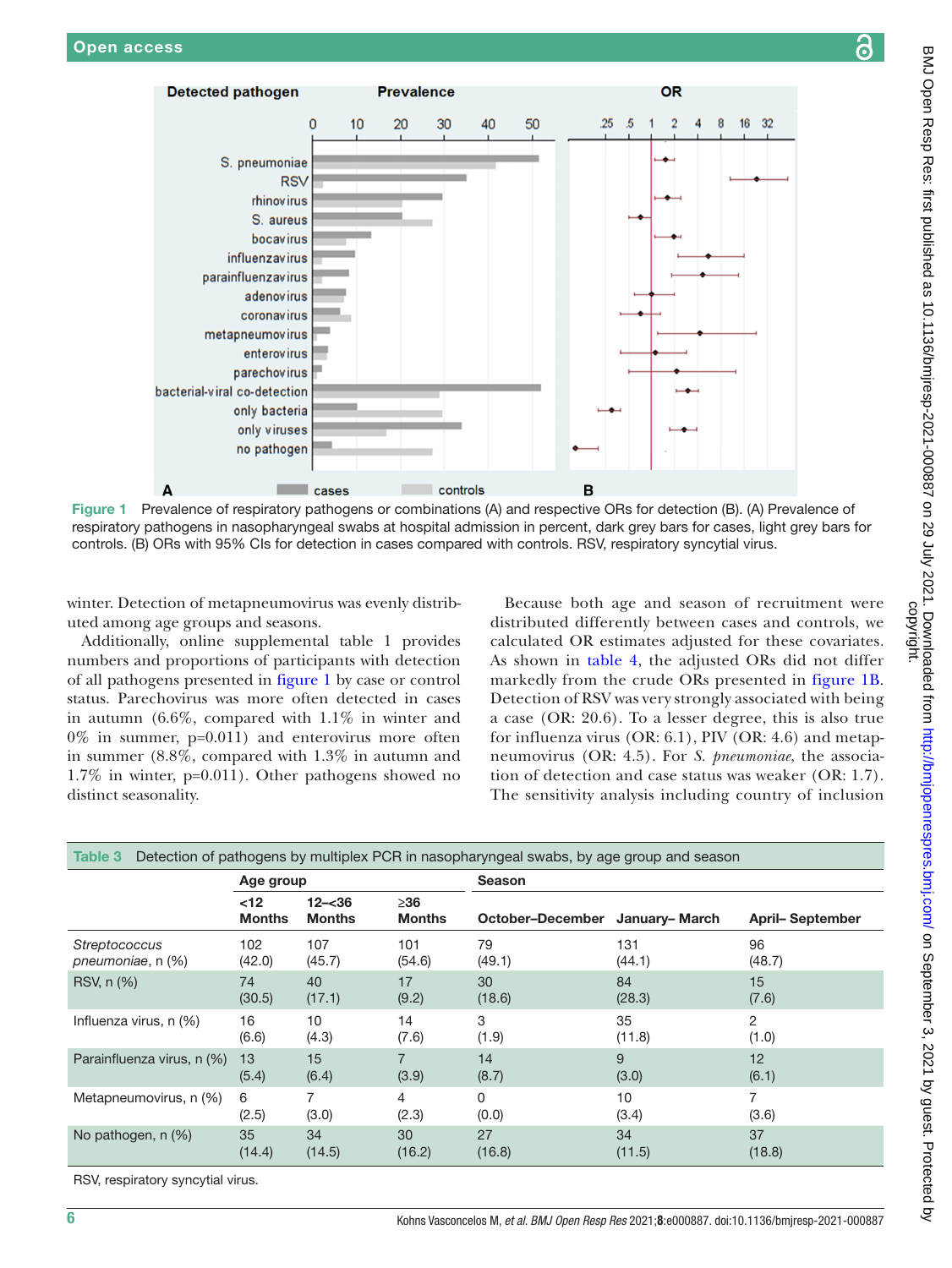<span id="page-6-0"></span>Table 4 OR of detection in cases compared with controls by multiplex PCR in nasopharyngeal swabs, by pathogen, adjusted for age and season (logistic regression)

| Pathogen                    | <b>Adjusted</b><br>ΟR | 95% CI                 | P value |
|-----------------------------|-----------------------|------------------------|---------|
| Streptococcus<br>pneumoniae | 1.7                   | 1.2 to $2.3$           | 0.002   |
| <b>RSV</b>                  | 20.6                  | $9.4 \text{ to } 45.3$ | < 0.001 |
| Influenza virus             | 6.1                   | $2.5 \text{ to } 14.9$ | < 0.001 |
| Parainfluenza virus         | 4.6                   | 1.8 to 11.3            | 0.001   |
| Metapneumovirus             | 4.5                   | 1.3 to $16.1$          | 0.021   |
| No pathogen<br>detected     | 0.1                   | $< 0.1$ to 0.2         | < 0.001 |

P values were obtained by Wald test.

RSV, respiratory syncytial virus.

as a covariate indicated that, after multivariate adjustment, country of inclusion had no effect on the association between pathogens and case status [\(table](#page-6-1) 5). When restricting the analysis to controls without any symptoms of respiratory infection, ORs for *S. pneumoniae* and influenza virus remained similar, but the association between detection of RSV or metapneumovirus and case status became even more pronounced (RSV— OR: 42.6, metapneumovirus—OR: 6.2).

#### Age-specific and season-specific PAF estimates

As *S. pneumoniae* (and some respiratory viruses including HRV) were commonly detected in controls, PAF was not estimated. For RSV, the overall PAF was 33.4% and for influenza virus 7.9%. Due to the specific distribution characteristics of these viruses there were, however, marked differences between the PAF estimates for different age groups and at different times of the year ([table](#page-6-2) 6). For PIV, the overall PAF was 6.5% and for metapneumovirus 3.0%. Estimation of age-group and season-specific PAF was unfeasible due to low overall detection numbers.

Between the months of October and March, RSV caused close to 50% of ARI hospitalisation in children under the

|  | <b>Open access</b> |  |  |  |
|--|--------------------|--|--|--|
|  |                    |  |  |  |

<span id="page-6-2"></span>

| Table 6 PAF matrix for RSV and influenza |                  |                            |                      |  |  |
|------------------------------------------|------------------|----------------------------|----------------------|--|--|
|                                          | Age group (PAF%) |                            |                      |  |  |
|                                          | ~12<br>Months    | $12 - 36$<br><b>Months</b> | ≥36<br><b>Months</b> |  |  |
| <b>RSV</b>                               |                  |                            |                      |  |  |
| Season                                   |                  |                            |                      |  |  |
| October-December                         | 48.0             | 38.1                       | 20.0                 |  |  |
| January-March                            | 48.1             | 35.6                       | 19.2                 |  |  |
| April-September                          | 23.5             | 16.7                       | 4.8                  |  |  |
| Influenza virus                          |                  |                            |                      |  |  |
| Season                                   |                  |                            |                      |  |  |
| October-December                         | _*               | 8.0                        | 3.8                  |  |  |
| January-March                            | 11.0             | 9.5                        | 30.3                 |  |  |
| April-September                          | 3.0              | _*                         | 4.8                  |  |  |

No estimates for *S. pneumoniae* are presented due to its high prevalence in the control group (see Methods for details) and for PIV and metapneumovirus due to low overall detection numbers.

\*None detected in cases or controls.

PAF, population attributable fraction; RSV, respiratory syncytial virus.

age of 1 and a third of ARI hospitalisation in children aged 2–3 years in this study. These fractions did not differ between the autumn months (October–December) and winter months (January–March). In contrast, the PAF for influenza virus was highest in winter and in children over the age of 3 years, where influenza virus caused a third of ARI hospitalisations.

#### **DISCUSSION**

The aetiology of severe ARI requiring hospitalisation in children from this European case–control study is consistent with previously reported results from other settings.<sup>15 23</sup> These findings show that RSV was the dominant respiratory pathogen in preschool children during the study period, causing a third of ARI

| (logistic regression)                |                                                |                  |         |                    |                                              |         |  |
|--------------------------------------|------------------------------------------------|------------------|---------|--------------------|----------------------------------------------|---------|--|
|                                      | Additionally adjusted for country of inclusion |                  |         |                    | <b>Excluding mildly symptomatic controls</b> |         |  |
| <b>Pathogen</b>                      | <b>Adjusted OR</b>                             | 95% CI           | P value | <b>Adjusted OR</b> | 95% CI                                       | P value |  |
| <b>Streptococcus</b><br>pneumoniae   | 1.63                                           | 1.17 to 1.27     | 0.003   | 1.95               | 1.39 to 2.73                                 | < 0.001 |  |
| <b>RSV</b>                           | 20.7                                           | 9.38 to 45.82    | < 0.001 | 42.6               | 13.31 to 136.29                              | < 0.001 |  |
| Influenza virus                      | 6.38                                           | 2.56 to 15.88    | < 0.001 | 6.38               | 2.42 to 16.81                                | < 0.001 |  |
| Parainfluenza virus                  | 4.87                                           | 1.93 to 12.28    | 0.001   | 4.02               | 1.63 to 9.96                                 | 0.003   |  |
| Metapneumovirus                      | 4.04                                           | 1.10 to 14.79    | 0.035   | 6.20               | 1.37 to 28.02                                | 0.018   |  |
| No pathogen detected                 | 0.12                                           | $0.07$ to $0.22$ | < 0.001 | 0.10               | $0.05$ to $0.18$                             | < 0.001 |  |
| P values were obtained by Wald test. |                                                |                  |         |                    |                                              |         |  |

<span id="page-6-1"></span>Table 5 Sensitivity analyses for OR of detection in cases compared with controls, by pathogen, adjusted for age and season

RSV, respiratory syncytial virus.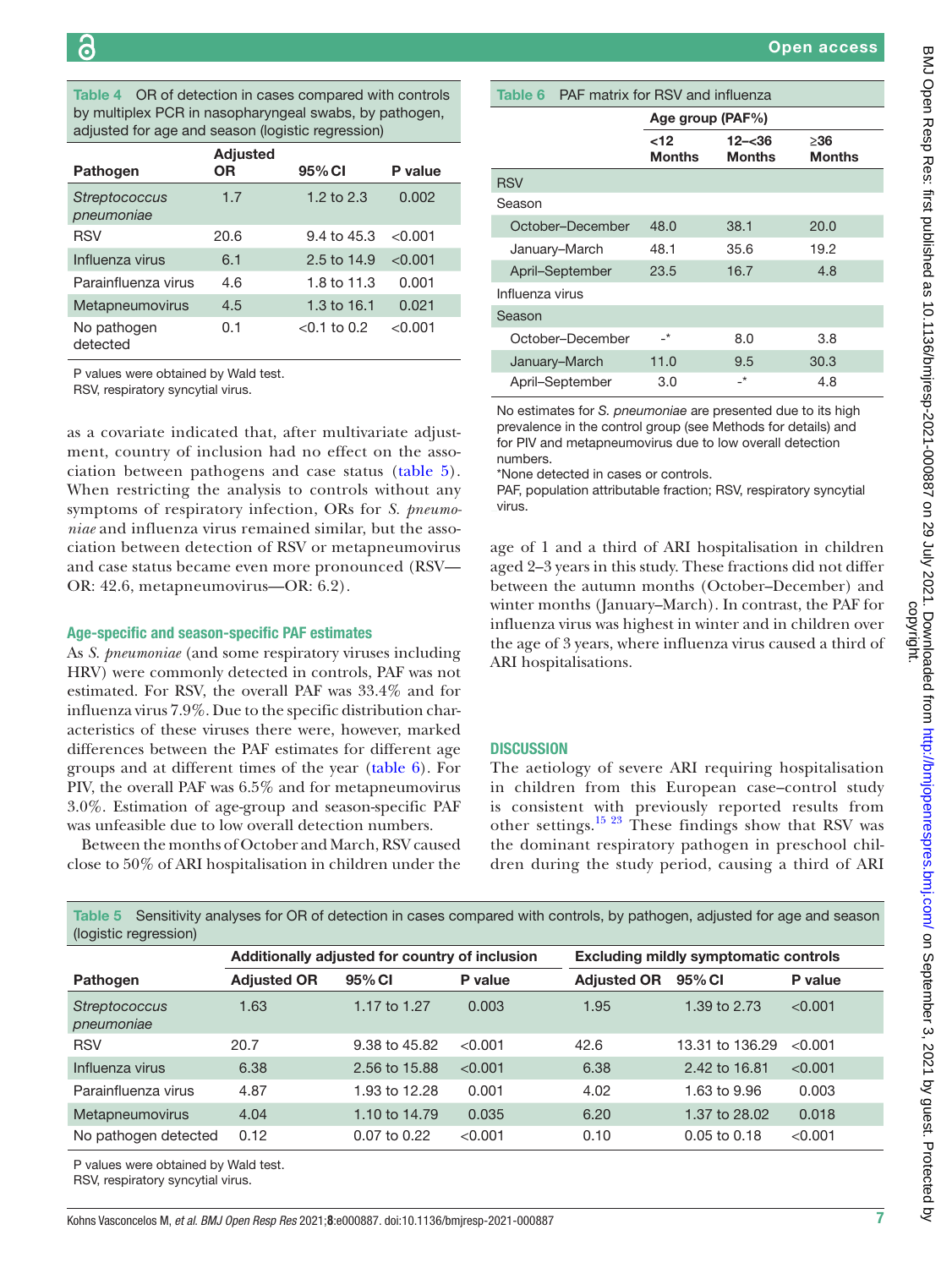hospitalisations. Detection of RSV in healthy children was rare. In our study, half of ARI hospitalisations could be attributed to the four pathogens with the strongest association with ARI hospitalisation, that is, RSV, influenza virus, PIV and metapneumovirus.

Both RSV and influenza virus are highly seasonal, and their prevalence was associated with patient age. However, the strength of their association with being hospitalised for ARI did not differ between age groups and seasons. This suggests that their detection is highly predictive for aetiology of an ARI episode even in patients who are not part of the typical risk group (ie, infants for RSV) or who present outside the pathogen's main season. Compared with data from studies set in sub-Saharan Africa and South-East Asia, influenza viruses were more commonly detected in children hospitalised for ARI in this study.<sup>723</sup> While the PAF is therefore higher in Europe, the association of detected virus with clinical disease was similar across settings.<sup>[23](#page-9-14)</sup> PIV was more often detected in autumn and summer compared with the winter months when most patients with ARI are hospitalised. This suggests that it may have a high PAF in months with a lower frequency of cases. However, numbers of PIV detection were too low in this study to demonstrate this.

*S. pneumoniae* was the most frequently detected respiratory pathogen in NP swabs from both children hospitalised for ARI and healthy controls but was not a strong predictor of hospitalisation for ARI. This is consistent with previous findings of an age-related dynamic with high nasopharyngeal colonisation rate by *S. pneumoniae* in infancy and early childhood. $^{22}$  $^{22}$  $^{22}$  Therefore, detection of *S. pneumoniae* on upper airway samples is unable to reliably establish the aetiology of an ARI episode. *S. aureus* was more frequently found in control children. *S. aureus* may cause LRTIs and is especially common as a cause of superinfections following influenza. However, its detection in NP specimens was not indicative of ARI. An inverse relationship between carriage of *S. pneumoniae* and *S. aureus* may explain this finding due to *S. pneumoniae* being a more common cause of ARI. This has been suggested, but study results are contradictory.[26 27](#page-9-17)

The higher proportion of codetection of viruses and bacteria in cases as compared with controls was almost exclusively accounted for by higher proportions of children infected with RSV or influenza virus. Thus, the association between codetection of viruses and bacteria with being hospitalised for ARI in our study likely reflects the importance of viruses in causing severe respiratory symptoms in young children rather than suggesting true co-infections.

The low rate of detection of less-common causes of pneumonia, such as *M. pneumoniae* and *C. pneumoniae*, is likely due to the generally low prevalence of these pathogens in the studied age group.<sup>[28](#page-9-18)</sup> The absence of *H*. *influenzae b* is not surprising, as carriage and infections have virtually disappeared since the introduction of the vaccine.[29](#page-9-19)

BMJ Open Resp Res: first published as 10.1136/bmjresp-2021-000887 on 29 July 2021. Downloaded from http://bmjopenrespres.bmj.com/ on September 3, 2021 by guest. Protected<br>copyright. BMJ Open Resp Res: first published as 10.1136/bmjresp-2021-000887 on 29 July 2021. Downloaded from loom/ompenrespres.bmj.com/ on September 3, 2021 by guest. Protected by ्व

This study ended before the beginning of the current COVID-19 pandemic. The four previously endemic coronaviruses were found in similar and low proportions in both cases and controls and were not associated with case status. Therefore, although they may have caused ARI hospitalisation in some children, their detection on NP swabs was not sufficient to establish them as causative pathogens of ARI.

The study's aim of capacity building proved to be crucial regarding the current pandemic. With the onset of the pandemic, the study network was instantly able to provide information on patient management strategies and to facilitate site participation in the WHO-initiated ISARIC Clinical Characterisation Protocol.<sup>30</sup> <sup>31</sup> Further, several study sites are participating in subsequently launched consortia funded by the European Commission.

A limitation of this study is that we only analysed upper airway samples. Previous multiplex PCR-based studies confirmed a high concordance between respiratory pathogens found in upper and lower airways, but especially with regard to specific pathogens discordance has been reported. $32-34$  By restricting the samples to NP samples, the study may still have missed a stronger association of lower airway carriage of bacteria with ARI hospitalisation. Nevertheless, restricting samples to NP swabs best reflects the situation in paediatric clinical care.

Another important limitation is that we did not systematically record numbers of screened patients and that both cases and controls were convenience samples. Because of differing thresholds for patient admission it is difficult to compare severity of disease in hospitalised children with ARI between high-resource and low-resource settings, but on average hospitalised children in high-resource settings have milder disease.<sup>35</sup> Very few children in our sample required intensive care unit treatment on admission, and this is consistent with the low case fatality of childhood ARI in high-resource settings.<sup>[3](#page-9-2)</sup> Poor feeding was the most frequently observed clinical ARI sign. Poor feeding can be seen in the majority of children with RSV bron-chiolitis and is often the cause for hospitalisation.<sup>[36](#page-10-3)</sup> In terms of disease severity, the group of cases in our study does not seem to differ from children included in other studies on hospitalisations for ARI (including, but not exclusively, CAP) in comparable settings. $35$ Although overall case severity showed a good representation of the intended group, it is nonetheless possible that convenience sampling biased associations between detected pathogens and hospitalisation in either direction.

The study was conducted in a setting where in all places PCV was part of routine infant vaccine schedules and influenza vaccine was not. Therefore, the study cannot provide evidence on the effect of these vaccines on aetiology of childhood ARI hospitalisation and may not be generalisable to settings with differing vaccination schedules.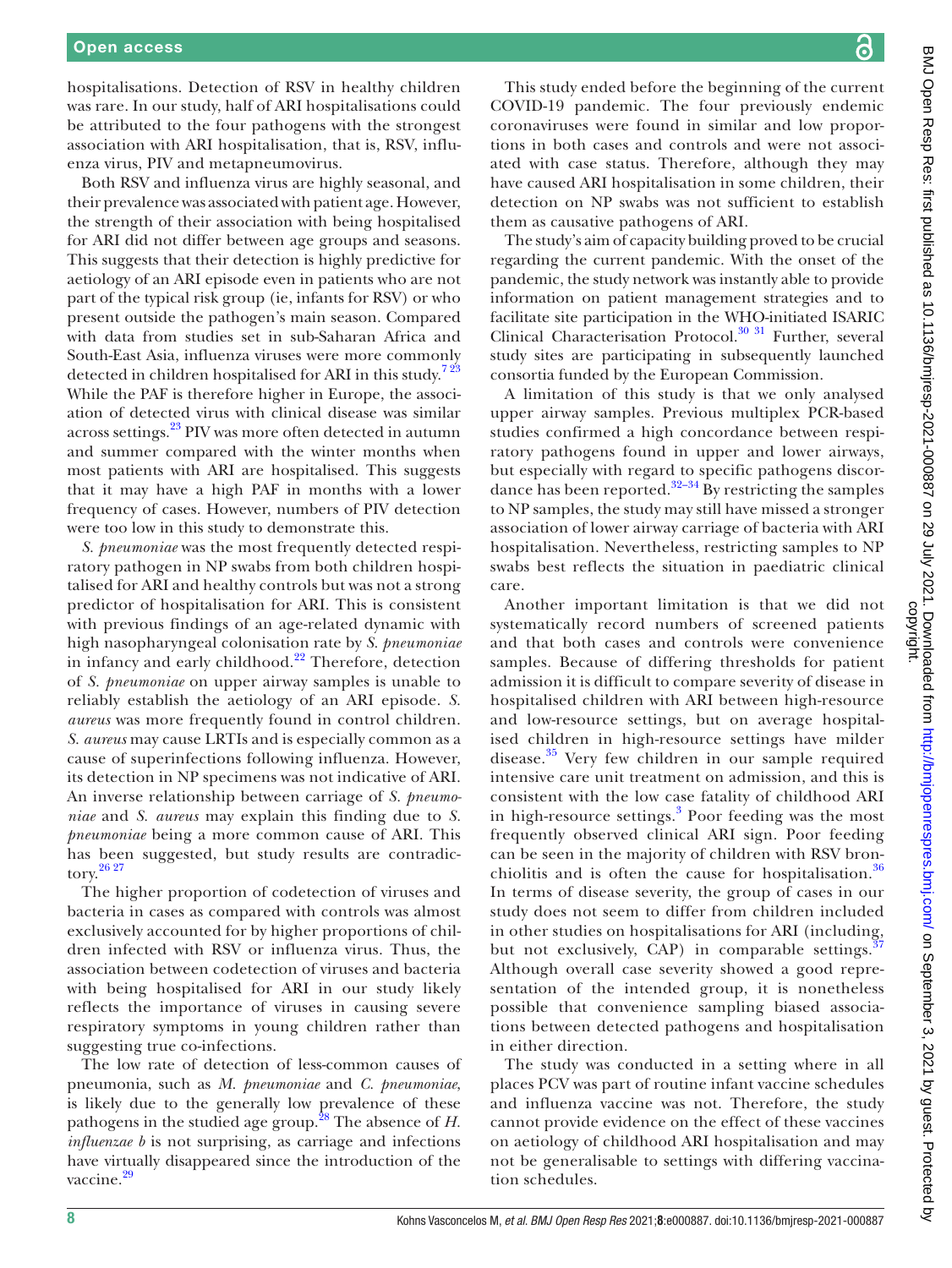ခြ

Hospital controls are less likely to have symptoms than children in the community, as those with symptoms may not attend hospital visits or may postpone elective procedures. Children were still included in the control group if they showed symptoms of mild disease as long as they did not meet case criteria as this has been shown to result in a control group most represen-tative of the general population.<sup>[14](#page-9-8)</sup> Exclusion of controls with mild respiratory symptoms would lead to an overestimation of the association between pathogens and hospitalisation, especially for pathogens rarely found in asymptomatic children. Some overestimation of these associations may still have occurred due to the choice of hospital controls rather than community controls.

This study is the first to present findings on the aetiology of hospitalisations for ARI applying the same protocol across sites in seven European countries. The results illustrate that the causes of severe ARI requiring hospital admission do not differ profoundly between these European and other global settings. However, the pronounced seasonality of circulation of RSV and influenza virus as major causal agents leads to differing probabilities of infection with these pathogens in an individual patient, strongly depending on age and time of year.

Previous studies have shown that reduction of inappropriate antibiotic prescriptions in emergency departments can be achieved with antibiotic stewardship programmes.<sup>38</sup> Our study provides evidence that detection of RSV and influenza virus on NP samples can strongly support a suspected viral aetiology of ARI and may therefore help to reduce antibiotic prescriptions.

#### Author affiliations

<sup>1</sup> Paediatric Infectious Diseases Research Group, Institute for Infection and Immunity, St. George's, University of London, London, UK

<sup>2</sup>Institute for Medical Microbiology and Hospital Hygiene, Heinrich Heine University Düsseldorf, Düsseldorf, Germany

<sup>3</sup> Laboratory of Clinical Microbiology, Antwerp University Hospital, Edegem, Belgium

<sup>4</sup> Laboratory of Medical Microbiology, Vaccine & Infectious Disease Institute (VAXINFECTIO), University of Antwerp, Antwerp, Belgium

<sup>5</sup> Centre for Tropical Medicine and Global Health, Nuffield Department of Medicine, University of Oxford, Oxford, UK

<sup>6</sup>Infectious Diseases Unit, 3rd Department of Paediatrics, Aristotle University School of Health Sciences, Hippokration General Hospital, Thessaloniki, Greece

<sup>7</sup> Paediatric Infectious Diseases Unit, Department of Paediatrics, Hospital Universitario 12 de Octubre and Red de Investigación Traslacional en Infectología Pediátrica (RITIP), Instituto de Investigación 12 de Octubre (imas12), Madrid, Spain

8 Division of Paediatric Infectious Diseases, Department of Women's and Children's Health, University Hospital of Padua, Padova, Italy

<sup>9</sup> Paediatric Emergency Department, Department of Women's and Children's Health, University Hospital of Padua, Padova, Italy

<sup>10</sup>NIHR Southampton Biomedical Research Centre, University of Southampton and University Hospital Southampton NHS Foundation Trust, Southampton, UK

<sup>11</sup>2nd Department of Paediatrics, National and Kapodistrian University of Athens (NKUA) School of Medicine, P. and A. Kyriakou Children's Hospital, Athens, Greece

<sup>12</sup> Paediatric Department, University Hospital Lewisham, Lewisham and Greenwich NHS Trust, London, UK

<sup>13</sup>Department of Paediatric Cardiology, Pulmonology and Intensive Care Medicine, University Children's Hospital Tübingen, Tübingen, Germany <sup>14</sup>Clinical Pathways and Epidemiology Unit, IRCCS Bambino Gesù Children's Hospital, Rome, Italy

<sup>15</sup>Translational Paediatrics and Infectious Diseases, Hospital Clínico Universitario de Santiago, Servizo Galego de Saude, Santiago de Compostela, Spain

<sup>16</sup>Genetics, Vaccines and Infectious Diseases Research Group, Instituto de Investigación Sanitaria de Santiago, Universidade de Santiago de Compostela, Santiago de Compostela, Spain

<sup>17</sup>Clinic of Children's Diseases, Institute of Clinical Medicine, Vilnius University, Vilnius, Lithuania

<sup>18</sup>Department of Paediatrics, St-Pierre Hospital Brussels, Brussels, Belgium <sup>19</sup>1st Department of Paediatrics, National and Kapodistrian University of Athens (NKUA) School of Medicine, Agia Sophia Children's Hospital of Athens, Athens, Greece

<sup>20</sup>Department of Paediatric Infectious Diseases, Alder Hey Children's Hospital, Liverpool, UK

21Paediatrics and Infectious Diseases Department, La Paz University Hospital, Madrid, Spain

<sup>22</sup>Department of Paediatrics, University General Hospital of Patras, Patras Medical School, Patras, Greece

<sup>23</sup>Division of Paediatric Infectious Diseases and Rheumatology, Department of Paediatrics and Adolescent Medicine, University Medical Centre, Medical Faculty, University of Freiburg, Freiburg, Germany

<sup>24</sup>National Heart and Lung Division, Faculty of Medicine, Imperial College London, London, UK

<sup>25</sup>Department of Medical Microbiology, Amsterdam UMC, Amsterdam, The **Netherlands** 

<sup>26</sup>Department of Viroscience, ErasmusMC, Rotterdam, The Netherlands <sup>27</sup>Sophia Children's Hospital, ErasmusMC, Rotterdam, The Netherlands <sup>28</sup>Department of Infectious Diseases and Vaccinology, University of Basel Children's Hospital (UKBB), Basel, Switzerland

Acknowledgements The authors would like to thank all parents and participants for their contribution and support of the study. PED-MERMAIDS ARI case–control study group: Fondazione Penta Onlus (study sponsor) – Carlo Giaquinto, Daniel Gomez Pena, Markela Koniordou; Saint George's Hospital London – Michael Sharland, Julia A. Bielicki, Malte Kohns Vasconcelos, Jessica Jarvis, Elena Stefanova, Kamila Kalka, Claire Womack, Elia Vitale, Samsul Islam; Alder Hey Children's Hospital Liverpool – Andrew Riordan, Liz Lee, Rachel Greenwood-Bibby; Hospital Universitario 12 de Octubre Madrid – Pablo Rojo, Cristina Epalza, Manuel Gijon, Carmen Troyano, Fátima Machín and MªLuz Romero; Hospital Clínico Universitario de Santiago – Federico Martinón-Torres, Carmen Rodríguez-Tenreiro Sánchez, Irene Rivero-Calle, Antonio Justicia-Grande, Lorenzo Redondo-Collazo, Miriam Cebey-López, Marta Lendoiro Fuentes, Beatriz Morillo; P.and A. Kyriakou Children's Hospital – Maria Tsolia, Aggeliki Syggelou, Maria-Helen Papatesta; Hippokration Hospital of Thessaloniki – Emmanuel Roilides, Elias Iosifidis, Savvas Papachristou, Katerina Vikelouda, Athina Giampani, Ioanna Stamouli; Bambino Gesù Children's Hospital – Marta Ciofi degli Atti, Carmen D'Amore, Maia de Luca, Livia Gargiullo, Susanna Livadiotti, Anna Chiara Vittucci; University Medical CenterCentre Freiburg – Markus Hufnagel, Mirjam Freudenhammer, Bianca Rippberger, Anita Imm; Clinic of Children's Diseases, Institute of Clinical Medicine, Vilnius University, Lithuania – Vytautas Usonis, Sigita Burokiene, Inga Ivaskeviciene, Bozena Paskevic; University Hospital of Padua – Daniele Donà, Chiara Minotti, Liviana Da Dalt, Federica Savio; University Hospital Lewisham – Maggie Nyirenda Nyang'wa, Sophie Keers, Samia Pilgrim, Emma Gardiner; CHU Saint-Pierre Brussels – Tessa Goetghebuer, Alejandra Saravia Vidaurre; Universitätsklinikum Tübingen – Hanna Renk, Anna-Lena Gemmel, Steffen Wiechers; University Hospital of Patras – Despoina Gkentzi, Gabriel Dimitriou, Eleni Papachatzi, Kalliopi Konstantinopoulou, Sophia Leventeli; Hospital Universitario La Paz Madrid – Cristina Calvo, Maria de Ceano-Vivas, Talía Sainz, Vega Mauleón;Agia Sophia Children's Hospital of Athens – Vana Spoulou, Joanna Papadatou, Irene Tzovara

Contributors LS, ER, PR, JJ, MT, MCdA, FM-T, AR, PJO, MDdJ, MK, HG, MI, PLAF, CG, JAB, PH and MS were responsible for conception and design of the study. Data collection was done by MKV, KL, EI, CE, DD, VM, SP, MG, CM, LDD, SI, JJ, AS, MNN, SK, HR, A-LG, CD'A, CR-TS, SB, TG, VS, AR, CC, DG and MH. Data analysis and interpretation were done by MKV, KL, LS, JAB and MS. MKV and KL were responsible for drafting the article. Critical revision of the article was done by LS, EI, CE, ER, MNN, FM-T, AR, PLAF, JAB, PH and MS. All authors gave final approval of the version to be published.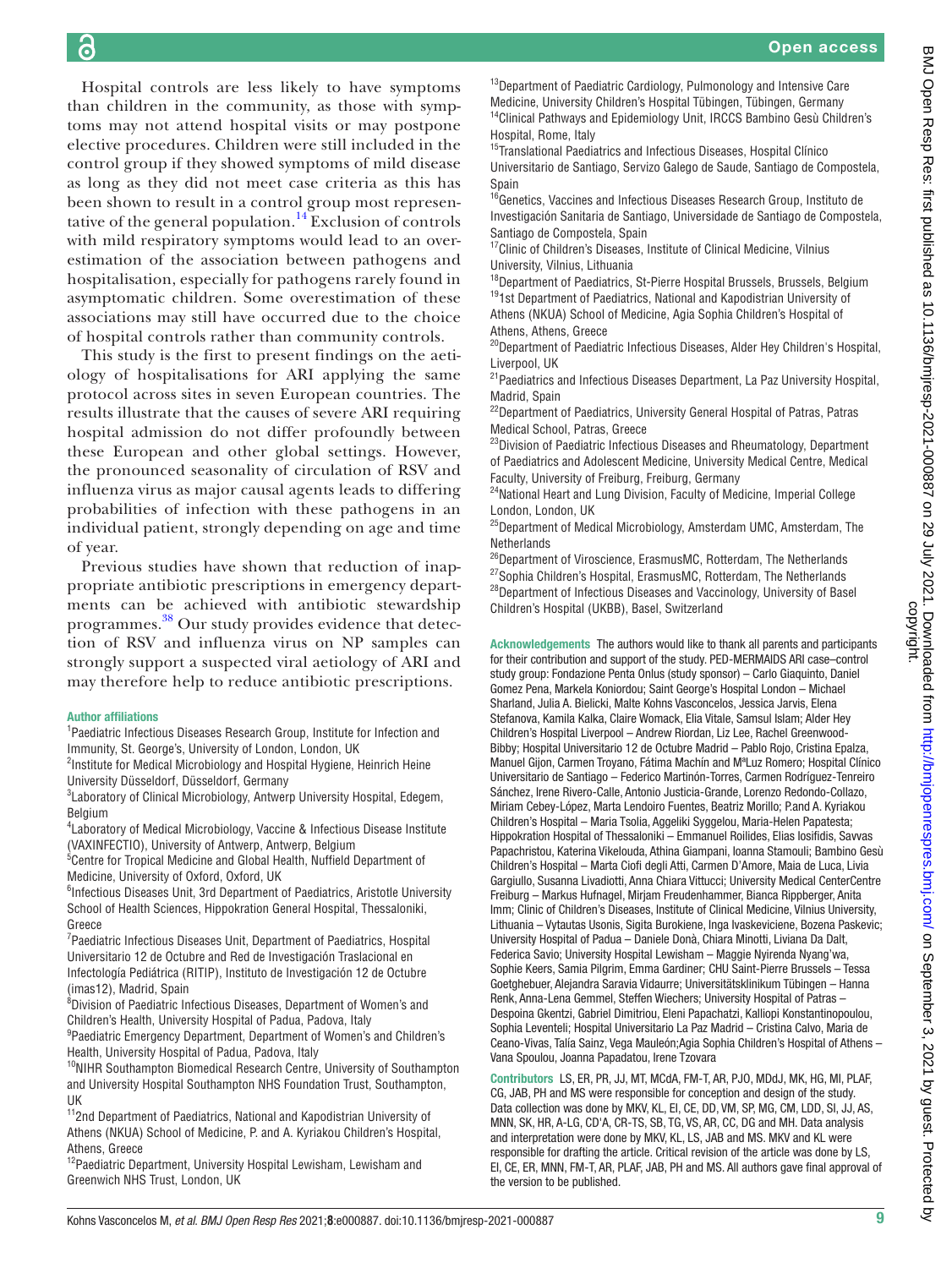Funding This project has received funding from the European Union's Seventh Framework Programme for research, technological development and demonstration (FP7) under grant agreement No. HEALTH-F3-2013-602525.

Competing interests Other than funds through the project grant, no payment was received by any authors in relation to this study. The funder was not involved in the design, conduct, analysis and interpretation of the data, nor in the writing and the decision to submit the paper. Outside the presented work, the authors disclose the following activities and remunerations: CE is on the advisory board for Viiv and she received travel grants from Gilead; PJO received personal fees from his work as a consultant or scientific advisor to GSK, Janssen and Pfizer in relation to work involving vaccines and antiviral compounds that may be effective against RSV and influenza and from the ERS for production of educational materials, he is the recipient of grants from the EU, the UK MRC and NIHR and the Wellcome Trust, he is past president and trustee of the British Society for Immunology and he is unpaid vice-chair of NERVTAG (New and Emerging Respiratory Viruses Threats Advisory Group at the UK Department of Health); MDdJ's institution received fees for his work on the scientific advisory board at Roche and Cidara pharmaceuticals, and on IDMCs for influenza antiviral trials from Janssen Pharmaceuticals, Vertex and GSK; the other authors have nothing to disclose.

#### Patient consent for publication Not required.

Ethics approval The study was approved by London - City & East Research Ethics Committee (reference number 16/LO/0163) and the responsible ethics committees at all sites.

Provenance and peer review Not commissioned; externally peer reviewed.

Data availability statement The datasets generated and analysed for this report are available from the corresponding author upon reasonable request.

Supplemental material This content has been supplied by the author(s). It has not been vetted by BMJ Publishing Group Limited (BMJ) and may not have been peer-reviewed. Any opinions or recommendations discussed are solely those of the author(s) and are not endorsed by BMJ. BMJ disclaims all liability and responsibility arising from any reliance placed on the content. Where the content includes any translated material, BMJ does not warrant the accuracy and reliability of the translations (including but not limited to local regulations, clinical guidelines, terminology, drug names and drug dosages), and is not responsible for any error and/or omissions arising from translation and adaptation or otherwise.

Open access This is an open access article distributed in accordance with the Creative Commons Attribution Non Commercial (CC BY-NC 4.0) license, which permits others to distribute, remix, adapt, build upon this work non-commercially, and license their derivative works on different terms, provided the original work is properly cited, appropriate credit is given, any changes made indicated, and the use is non-commercial. See:<http://creativecommons.org/licenses/by-nc/4.0/>.

#### ORCID iDs

Malte Kohns Vasconcelos<http://orcid.org/0000-0002-6207-9442> Jessica Jarvis <http://orcid.org/0000-0002-8591-5378>

# **REFERENCES**

- <span id="page-9-0"></span>1 GBD 2015 Child Mortality Collaborators. Global, regional, National, and selected subnational levels of stillbirths, neonatal, infant, and under-5 mortality, 1980-2015: a systematic analysis for the global burden of disease study 2015. *[Lancet](http://dx.doi.org/10.1016/S0140-6736(16)31575-6)* 2016;388:1725–74.
- <span id="page-9-1"></span>2 Beletew B, Bimerew M, Mengesha A, *et al*. Prevalence of pneumonia and its associated factors among under-five children in East Africa: a systematic review and meta-analysis. *[BMC Pediatr](http://dx.doi.org/10.1186/s12887-020-02083-z)* 2020;20:254.
- <span id="page-9-2"></span>3 Nair H, Simões EA, Rudan I, *et al*. Global and regional burden of hospital admissions for severe acute lower respiratory infections in young children in 2010: a systematic analysis. *[Lancet](http://dx.doi.org/10.1016/S0140-6736(12)61901-1)* 2013;381:1380–90.
- <span id="page-9-3"></span>4 McAllister DA, Liu L, Shi T, *et al*. Global, regional, and national estimates of pneumonia morbidity and mortality in children younger than 5 years between 2000 and 2015: a systematic analysis. *[Lancet](http://dx.doi.org/10.1016/S2214-109X(18)30408-X)  [Glob Health](http://dx.doi.org/10.1016/S2214-109X(18)30408-X)* 2019;7:e47–57.
- <span id="page-9-4"></span>5 Jiang W, Wu M, Zhou J, *et al*. Etiologic spectrum and occurrence of coinfections in children hospitalized with community-acquired pneumonia. *[BMC Infect Dis](http://dx.doi.org/10.1186/s12879-017-2891-x)* 2017;17:787.
- 6 Wong-Chew RM, García-León ML, Noyola DE, *et al*. Respiratory viruses detected in Mexican children younger than 5 years old with community-acquired pneumonia: a national multicenter study. *[Int J](http://dx.doi.org/10.1016/j.ijid.2017.06.020)  [Infect Dis](http://dx.doi.org/10.1016/j.ijid.2017.06.020)* 2017;62:32–8.
- <span id="page-9-5"></span>7 Bénet T, Sánchez Picot V, Messaoudi M, *et al*. Microorganisms Associated With Pneumonia in Children <5 Years of Age in Developing and Emerging Countries: The GABRIEL Pneumonia

Multicenter, Prospective, Case-Control Study. *[Clin Infect Dis](http://dx.doi.org/10.1093/cid/cix378)* 2017;65:604–12.

- 8 Lavi E, Breuer O. The impact of prior antibiotic therapy on outcomes in children hospitalized for community-acquired pneumonia. *[Curr](http://dx.doi.org/10.1007/s11908-015-0509-2)  [Infect Dis Rep](http://dx.doi.org/10.1007/s11908-015-0509-2)* 2016;18:3.
- 9 Greenberg D, Givon-Lavi N, Ben-Shimol S, *et al*. Impact of PCV7/ PCV13 introduction on community-acquired alveolar pneumonia in children <5 years. *[Vaccine](http://dx.doi.org/10.1016/j.vaccine.2015.06.062)* 2015;33:4623–9.
- 10 Izurieta P, Bahety P, Adegbola R, *et al*. Public health impact of pneumococcal conjugate vaccine infant immunization programs: assessment of invasive pneumococcal disease burden and serotype distribution. *[Expert Rev Vaccines](http://dx.doi.org/10.1080/14760584.2018.1413354)* 2018;17:479–93.
- 11 Kleynhans J, Cohen C, McMorrow M, *et al*. Can pneumococcal meningitis surveillance be used to assess the impact of pneumococcal conjugate vaccine on total invasive pneumococcal disease? A case-study from South Africa, 2005-2016. *[Vaccine](http://dx.doi.org/10.1016/j.vaccine.2019.04.090)* 2019;37:5724–30.
- <span id="page-9-6"></span>12 Jackson C, Hsia Y, Bielicki JA, *et al*. Estimating global trends in total and childhood antibiotic consumption, 2011-2015. *[BMJ Glob Health](http://dx.doi.org/10.1136/bmjgh-2018-001241)* 2019;4:e001241.
- <span id="page-9-7"></span>13 Levine OS, O'Brien KL, Deloria-Knoll M, *et al*. The pneumonia etiology research for child health project: a 21st century childhood pneumonia etiology study. *[Clin Infect Dis](http://dx.doi.org/10.1093/cid/cir1052)* 2012;54 Suppl 2:S93–101.
- <span id="page-9-8"></span>14 Higdon MM, Hammitt LL, Deloria Knoll M, *et al*. Should controls with respiratory symptoms be excluded from case-control studies of pneumonia etiology? reflections from the PERCH study. *[Clin Infect](http://dx.doi.org/10.1093/cid/cix076)  [Dis](http://dx.doi.org/10.1093/cid/cix076)* 2017;64:S205–12.
- <span id="page-9-9"></span>15 Jain S, Williams DJ, Arnold SR, *et al*. Community-Acquired pneumonia requiring hospitalization among U.S. children. *[N Engl J](http://dx.doi.org/10.1056/NEJMoa1405870)  [Med](http://dx.doi.org/10.1056/NEJMoa1405870)* 2015;372:835–45.
- 16 Cebey-López M, Herberg J, Pardo-Seco J, *et al*. Viral co-infections in pediatric patients hospitalized with lower tract acute respiratory infections. *[PLoS One](http://dx.doi.org/10.1371/journal.pone.0136526)* 2015;10:e0136526.
- <span id="page-9-10"></span>17 Zhang X, Chen Z, Gu W, *et al*. Viral and bacterial co-infection in hospitalised children with refractory Mycoplasma pneumoniae pneumonia. *[Epidemiol Infect](http://dx.doi.org/10.1017/S0950268818000778)* 2018;146:1384–8.
- 18 Hoffmann J, Machado D, Terrier O, *et al*. Viral and bacterial coinfection in severe pneumonia triggers innate immune responses and specifically enhances IP-10: a translational study. *[Sci Rep](http://dx.doi.org/10.1038/srep38532)* 2016;6:38532.
- <span id="page-9-11"></span>19 Brand HK, de Groot R, Galama JMD, *et al*. Infection with multiple viruses is not associated with increased disease severity in children with bronchiolitis. *[Pediatr Pulmonol](http://dx.doi.org/10.1002/ppul.21552)* 2012;47:393–400.
- 20 Asner SA, Rose W, Petrich A, *et al*. Is virus coinfection a predictor of severity in children with viral respiratory infections? *[Clin Microbiol](http://dx.doi.org/10.1016/j.cmi.2014.08.024)  [Infect](http://dx.doi.org/10.1016/j.cmi.2014.08.024)* 2015;21:264.e1–264.e6.
- <span id="page-9-12"></span>21 Cebey-López M, Herberg J, Pardo-Seco J, *et al*. Does viral coinfection influence the severity of acute respiratory infection in children? *[PLoS One](http://dx.doi.org/10.1371/journal.pone.0152481)* 2016;11:e0152481.
- <span id="page-9-13"></span>22 Bogaert D, De Groot R, Hermans PWM. Streptococcus pneumoniae colonisation: the key to pneumococcal disease. *[Lancet Infect Dis](http://dx.doi.org/10.1016/S1473-3099(04)00938-7)* 2004;4:144–54.
- <span id="page-9-14"></span>23 Pneumonia Etiology Research for Child Health (PERCH) Study Group. Causes of severe pneumonia requiring hospital admission in children without HIV infection from Africa and Asia: the PERCH multi-country case-control study. *[Lancet](http://dx.doi.org/10.1016/S0140-6736(19)30721-4)* 2019;394:757–79.
- <span id="page-9-15"></span>24 Li Y, Reeves RM, Wang X, *et al*. Global patterns in monthly activity of influenza virus, respiratory syncytial virus, parainfluenza virus, and metapneumovirus: a systematic analysis. *[Lancet Glob Health](http://dx.doi.org/10.1016/S2214-109X(19)30264-5)* 2019;7:e1031–45.
- <span id="page-9-16"></span>25 Hammitt LL, Feikin DR, Scott JAG, *et al*. Addressing the analytic challenges of cross-sectional pediatric pneumonia etiology data. *[Clin Infect Dis](http://dx.doi.org/10.1093/cid/cix147)* 2017;64:S197–204.
- <span id="page-9-17"></span>26 Dunne EM, Smith-Vaughan HC, Robins-Browne RM, *et al*. Nasopharyngeal microbial interactions in the era of pneumococcal conjugate vaccination. *[Vaccine](http://dx.doi.org/10.1016/j.vaccine.2013.03.024)* 2013;31:2333–42.
- 27 Skevaki CL, Tsialta P, Trochoutsou AI, *et al*. Associations between viral and bacterial potential pathogens in the nasopharynx of children with and without respiratory symptoms. *[Pediatr Infect Dis J](http://dx.doi.org/10.1097/INF.0000000000000872)* 2015;34:1296–301.
- <span id="page-9-18"></span>28 Dierig A, Hirsch HH, Decker M-L, *et al*. Mycoplasma pneumoniae detection in children with respiratory tract infections and influence on management - a retrospective cohort study in Switzerland. *[Acta](http://dx.doi.org/10.1111/apa.14891)  [Paediatr](http://dx.doi.org/10.1111/apa.14891)* 2020;109:375–80.
- <span id="page-9-19"></span>29 Jacups SP. The continuing role of Haemophilus influenzae type B carriage surveillance as a mechanism for early detection of invasive disease activity. *[Hum Vaccin](http://dx.doi.org/10.4161/hv.7.12.17979)* 2011;7:1254–60.
- <span id="page-9-20"></span>30 Kohns Vasconcelos M, Renk H, Popielska J, *et al*. SARS-CoV-2 testing and infection control strategies in European paediatric emergency departments during the first wave of the pandemic. *[Eur J](http://dx.doi.org/10.1007/s00431-020-03843-w)  [Pediatr](http://dx.doi.org/10.1007/s00431-020-03843-w)* 2021;180:1–7.

्व

ခ